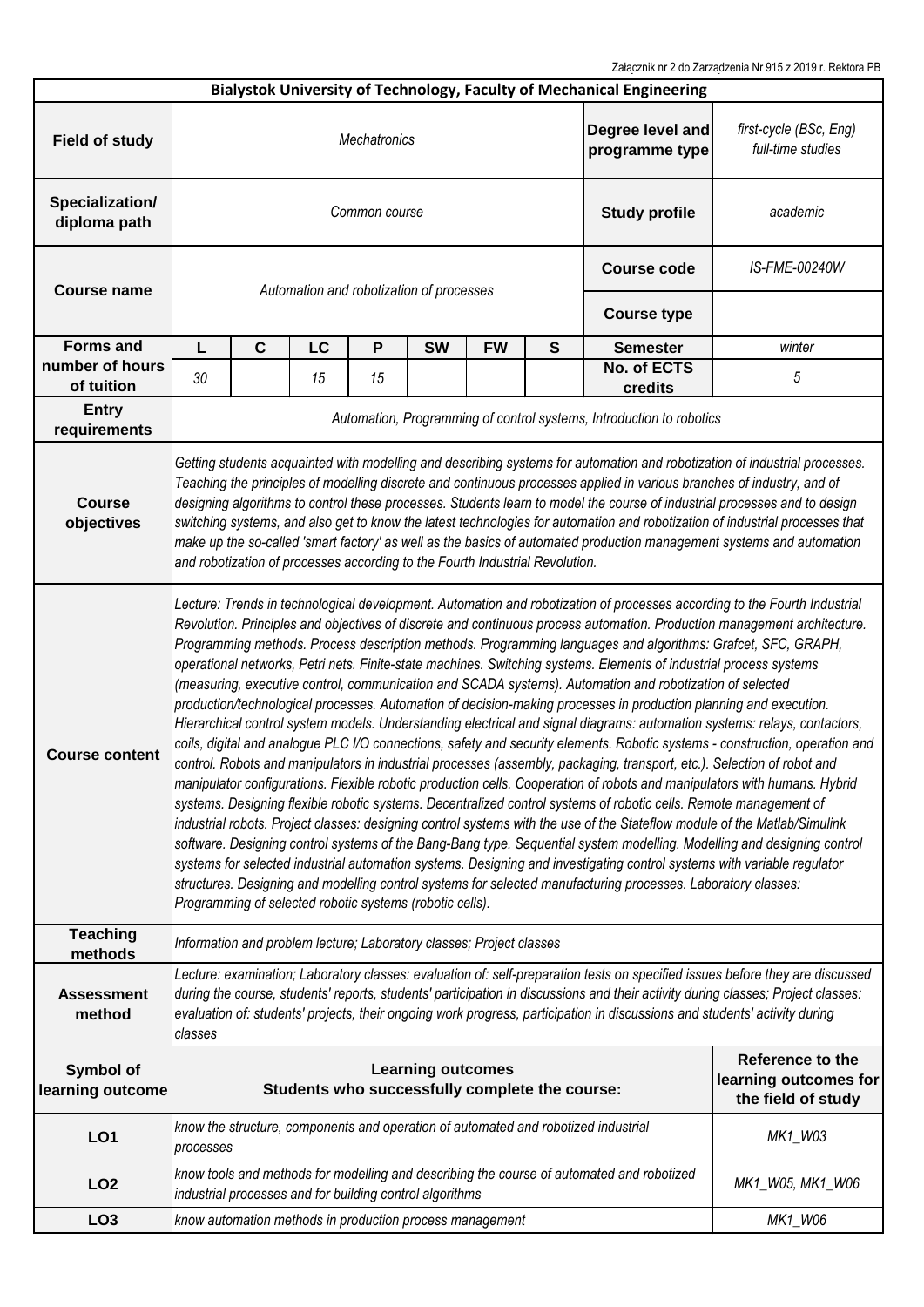| LO <sub>4</sub>               | can create algorithms and program the execution of automated industrial processes, using<br>different robot/manipulator configurations                                                                                                                                                                                                                                                                                                                                                                                                                                                                                                    | MK1_U06, MK1_U10                                           |                                  |  |  |
|-------------------------------|-------------------------------------------------------------------------------------------------------------------------------------------------------------------------------------------------------------------------------------------------------------------------------------------------------------------------------------------------------------------------------------------------------------------------------------------------------------------------------------------------------------------------------------------------------------------------------------------------------------------------------------------|------------------------------------------------------------|----------------------------------|--|--|
| LO <sub>5</sub>               | can formulate assumptions, read wiring diagrams, and also draw supply and signal electrical<br>connections and electro-mechanical/pneumatic/hydraulic connections                                                                                                                                                                                                                                                                                                                                                                                                                                                                         | MK1_U07, MK1_U08                                           |                                  |  |  |
| LO <sub>6</sub>               | can critically evaluate their knowledge of automation and robotization of industrial processes                                                                                                                                                                                                                                                                                                                                                                                                                                                                                                                                            | <b>MK1_K01</b>                                             |                                  |  |  |
| Symbol of<br>learning outcome | Methods of assessing the learning outcomes                                                                                                                                                                                                                                                                                                                                                                                                                                                                                                                                                                                                | Type of tuition during<br>which the outcome is<br>assessed |                                  |  |  |
| LO <sub>1</sub>               | Lecture: examination                                                                                                                                                                                                                                                                                                                                                                                                                                                                                                                                                                                                                      | L                                                          |                                  |  |  |
| LO <sub>2</sub>               | Lecture: examination                                                                                                                                                                                                                                                                                                                                                                                                                                                                                                                                                                                                                      | L                                                          |                                  |  |  |
| LO <sub>3</sub>               | Lecture: examination                                                                                                                                                                                                                                                                                                                                                                                                                                                                                                                                                                                                                      | L                                                          |                                  |  |  |
| LO <sub>4</sub>               | Laboratory classes: evaluation of: self-preparation tests on specified issues before they are<br>discussed during the course, students' reports, students' participation in discussions and their<br>activity during classes; Project classes: evaluation of: students' projects, their ongoing work<br>progress, participation in discussions and students' activity during classes                                                                                                                                                                                                                                                      | LC, P                                                      |                                  |  |  |
| LO <sub>5</sub>               | Laboratory classes: evaluation of: self-preparation tests on specified issues before they are<br>discussed during the course, students' reports, students' participation in discussions and their<br>activity during classes                                                                                                                                                                                                                                                                                                                                                                                                              | LC                                                         |                                  |  |  |
| LO <sub>6</sub>               | Lecture: examination; Laboratory classes: evaluation of: self-preparation tests on specified<br>issues before they are discussed during the course, students' reports, students' participation in<br>discussions and their activity during classes; Project classes: evaluation of: students' projects,<br>their ongoing work progress, participation in discussions and students' activity during classes                                                                                                                                                                                                                                | L, LC, P                                                   |                                  |  |  |
|                               | Student workload (in hours)                                                                                                                                                                                                                                                                                                                                                                                                                                                                                                                                                                                                               | No. of hours                                               |                                  |  |  |
|                               | Participation in lectures                                                                                                                                                                                                                                                                                                                                                                                                                                                                                                                                                                                                                 | 30                                                         |                                  |  |  |
|                               | Participation in laboratory classes                                                                                                                                                                                                                                                                                                                                                                                                                                                                                                                                                                                                       | 15                                                         |                                  |  |  |
|                               | Participation in project classes                                                                                                                                                                                                                                                                                                                                                                                                                                                                                                                                                                                                          | 15                                                         |                                  |  |  |
|                               | Preparation for examination based on lecture content; participation in examination                                                                                                                                                                                                                                                                                                                                                                                                                                                                                                                                                        | 16<br>12                                                   |                                  |  |  |
|                               | Preparation for laboratory classes                                                                                                                                                                                                                                                                                                                                                                                                                                                                                                                                                                                                        |                                                            |                                  |  |  |
| <b>Calculation</b>            | Preparation for passing the laboratory classes                                                                                                                                                                                                                                                                                                                                                                                                                                                                                                                                                                                            |                                                            | 3                                |  |  |
|                               | Preparation for project assignments                                                                                                                                                                                                                                                                                                                                                                                                                                                                                                                                                                                                       | 19                                                         |                                  |  |  |
|                               | Completion of project assignments (including preparation of presentations)                                                                                                                                                                                                                                                                                                                                                                                                                                                                                                                                                                | 5                                                          |                                  |  |  |
|                               | Preparation for passing project assignments                                                                                                                                                                                                                                                                                                                                                                                                                                                                                                                                                                                               | 6                                                          |                                  |  |  |
|                               | Participation in consultations                                                                                                                                                                                                                                                                                                                                                                                                                                                                                                                                                                                                            | 4                                                          |                                  |  |  |
|                               | <b>TOTAL:</b>                                                                                                                                                                                                                                                                                                                                                                                                                                                                                                                                                                                                                             | 125                                                        |                                  |  |  |
|                               | <b>Quantitative indicators</b>                                                                                                                                                                                                                                                                                                                                                                                                                                                                                                                                                                                                            | <b>HOURS</b>                                               | No. of<br><b>ECTS</b><br>credits |  |  |
|                               | Student workload - activities that require direct teacher participation                                                                                                                                                                                                                                                                                                                                                                                                                                                                                                                                                                   | 66                                                         | 2.6                              |  |  |
|                               | Student workload - practical activities                                                                                                                                                                                                                                                                                                                                                                                                                                                                                                                                                                                                   | 77                                                         | 3.1                              |  |  |
|                               | 1. Mikulczyński T., Automatyzacja procesów produkcyjnych: metody modelowania procesów dyskretnych<br>i programowania sterowników PLC, PWN, Wyd. 2, Warszawa, 2017.<br>2. Świder J. i inni, Sterowanie i automatyzacja procesów technologicznych i układów mechatronicznych: układy<br>Basic references pneumatyczne i elektropneumatyczne ze sterowaniem logicznym PLC, Wyd. Politechniki Śląskiej, 2015.<br>3. Kost G., Łebkowski P., Węsierski N., Automatyzacja i robotyzacja procesów produkcyjnych, Polskie Wyd. Ekonomiczne,<br>Warszawa 2014.<br>4. Honczarenko J., Roboty przemysłowe. Budowa i zastosowanie, WNT, Warszawa 2004. |                                                            |                                  |  |  |
|                               | 5. Barczyk J., Automatyzacja procesów dyskretnych. Oficyna Wydawnicza Pol. Warszawskiej, Warszawa 2003.                                                                                                                                                                                                                                                                                                                                                                                                                                                                                                                                   |                                                            |                                  |  |  |
| <b>Supplementary</b>          | 1. Honczarenko J., Elastyczna automatyzacja wytwarzania. WNT Warszawa 2000.<br>[2. Laskowski J., Nowy poradnik elektroenergetyka przemysłowego, COSIW, SEP, Warszawa, 2010.                                                                                                                                                                                                                                                                                                                                                                                                                                                               |                                                            |                                  |  |  |
| references                    | 3. Schwab K., The fourth industrial revolution, Penguin Random House, London, 2017.<br>4. The MathWorks, Stateflow Toolbox for Matlab.                                                                                                                                                                                                                                                                                                                                                                                                                                                                                                    |                                                            |                                  |  |  |